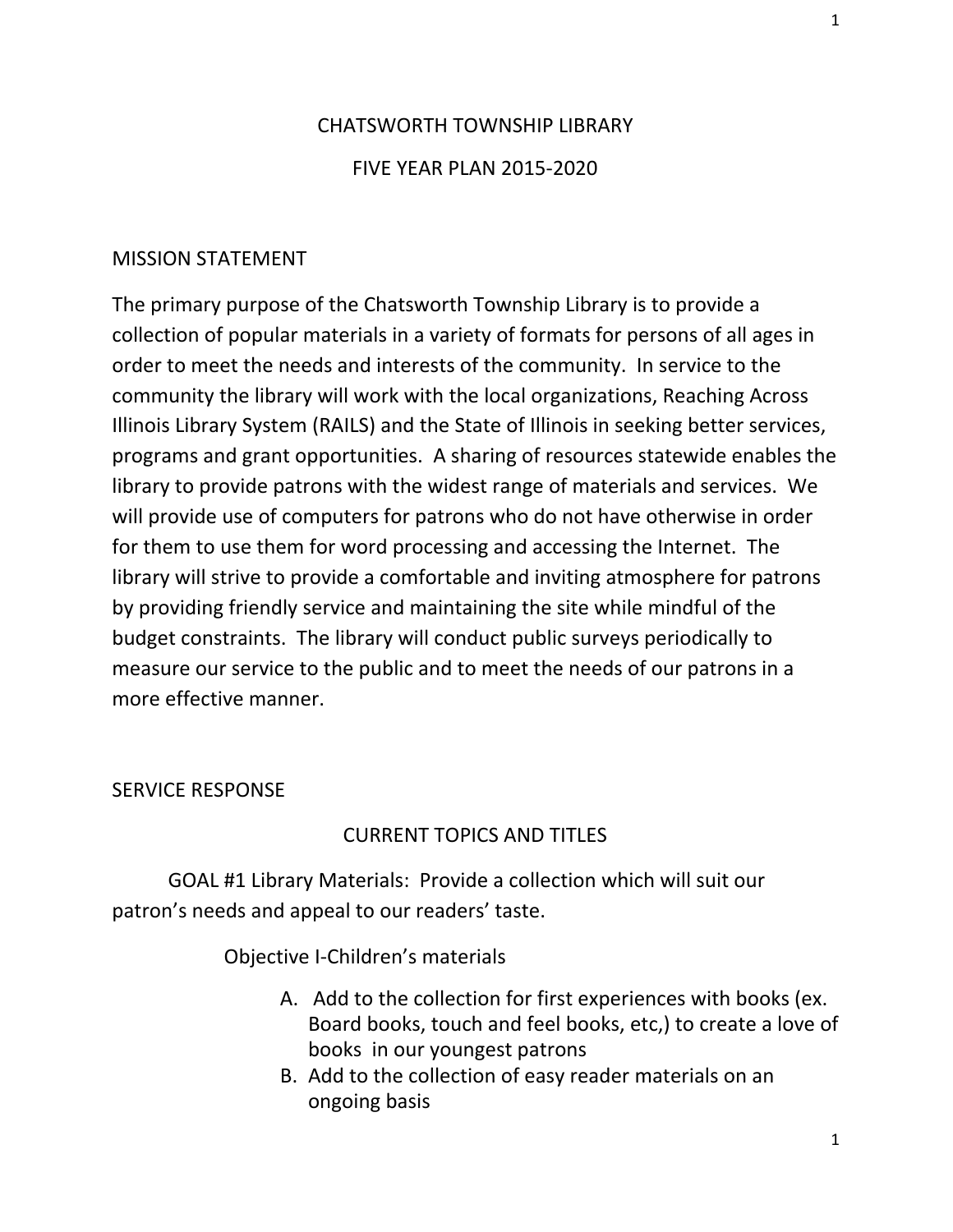2

- C. Increase the number of accelerated reader books in the collection and have all AR books color coded for easy identification by our patrons
- D. Weed and replace worn classics as funds become available
- E. Provide reading programs to promote interest in reading

Objective II-Adult materials

- A. Add to the collection according to budget constraints focusing first on best sellers relevant to our patron's tastes
- B. Secure non-fiction materials that hold appeal to the patrons
- C. Weed and replace materials as budget allows—recognizing the fact that some materials are now available through electronic medium

Goal #2 Building: Provide a convenient and inviting access to our Library building

Objective I-Hours

- A. Continuously assess the library "open" hours in terms of service to the patrons and make adjustments to increase accommodation for our patrons
- B. Reevaluate on a regular basis so as to continuously increase readership

Objective II-Facility

- A. Continuously maintain facility by keeping it in good repair both in and outside
- B. Continuously asses the usage of the community room and develop programming to maximize usage

Objective III-Access

- A. Work to improve accessibility for those with disabilities
- B. Continue to provide non-resident service by working cooperatively with our adjacent township boards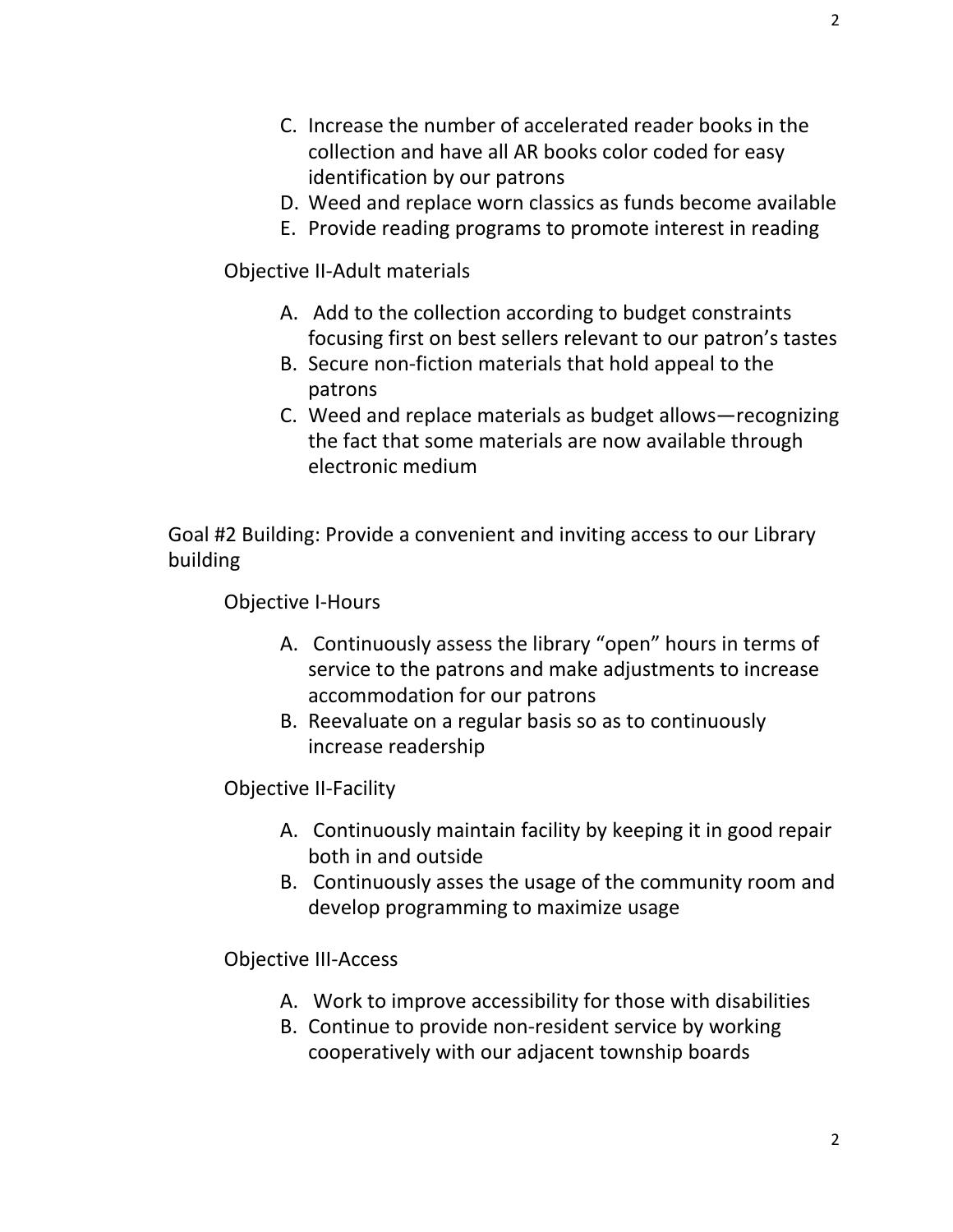Objective IV-Staff

- A. Maintain staff and hours as budget allows
- B. Explore the creation of a "Friends of the Library" organization to build a number of volunteers to greater increase our service to our patrons

Goal #3 Programming: Provide a variety of programming venues to encourage the use of the library and to increase circulation

Objective I-Adult programming

- A. Explore adult programming that will create an interest and create support of the community
- B. Continue to provide opportunities for "lifelong learning" experiences (ex. computer classes, quilting classes)

Objective II-Youth programming

- A. Continue summer reading programs and coordinating with neighboring libraries to increasing programming opportunities through resource sharing
- B. Provide monthly reading programs that promote reading for fun and pleasure
- C. Continue cooperation with the schools to provide accelerated reader materials and programs that are not in conflict with school programming

Goal #4-Technology: Provide current technological experiences for our patrons

Objective 1-Public access computers

- A. Continuously update technology plan
- B. Continuously access the computers available to the patrons